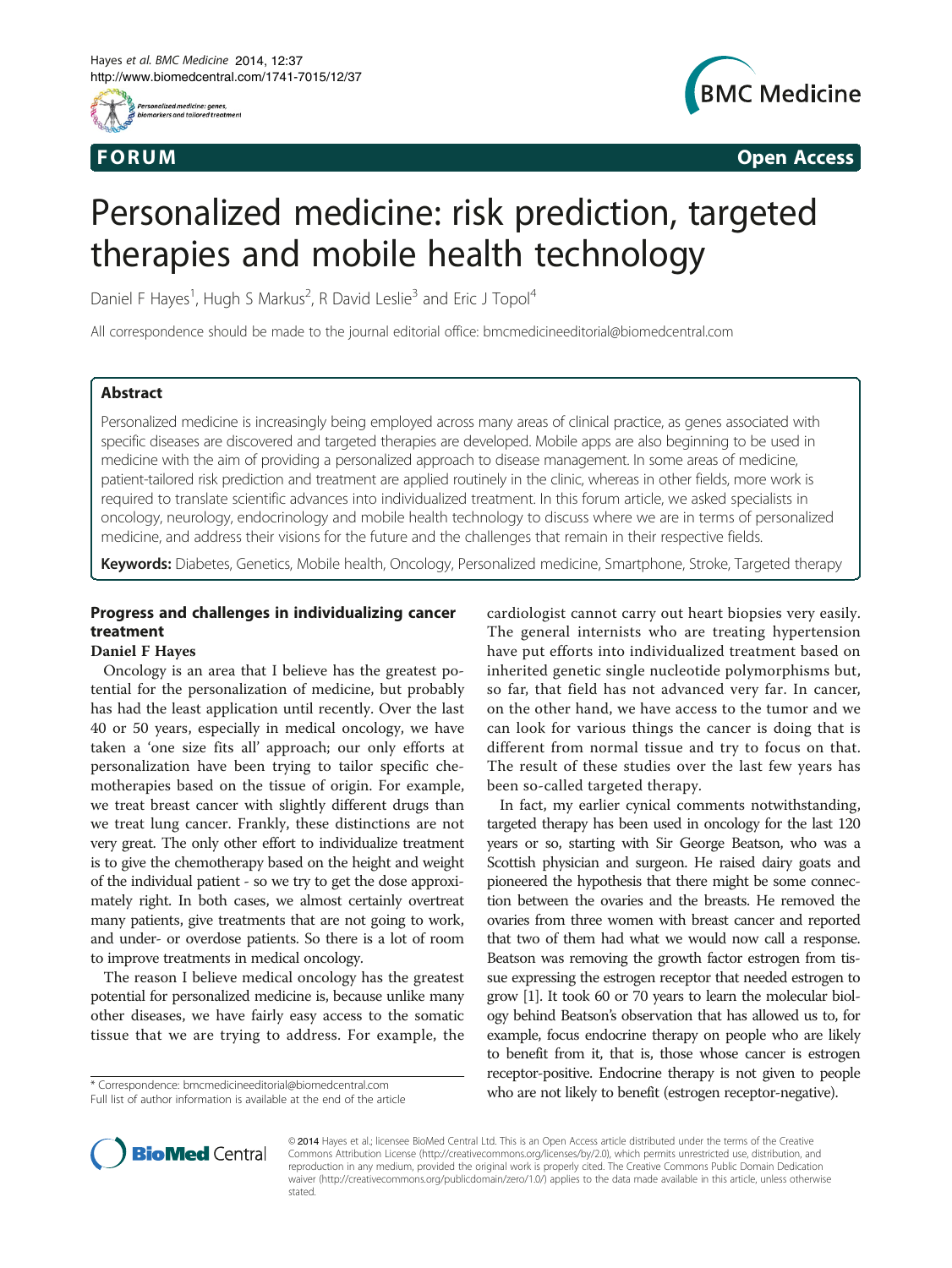

Daniel F Hayes is the Stuart B Padnos Professor of Breast Cancer Research and co-Director of the Breast Oncology Program at the University of Michigan Comprehensive Cancer Center. His research interests are in clinical and translational breast cancer research regarding new drug development, clinical trials and the development of biomarkers. Dr Hayes and colleagues published the first reports concerning the development of the CA15-3 blood test, used to evaluate patients with breast cancer. He has expertise in the use of this and other tumor markers, such as HER-2, circulating tumor cells and pharmacogenomics.

More recently, in breast cancer, we have been able to offer more personalized treatment targeting the HER2 molecule; there are now many therapies, starting with trastuzumab, directed against HER2 [\[2](#page-7-0)]. I think the success with HER2-targeted therapies in breast cancer has now led to progress in a number of other diseases. For example, in chronic myelogenous leukemia, the translocation of the so-called 'Philadelphia chromosome' is well known, the microbiology behind it is fully understood, and we now have many drugs - starting with gefitinib against it, which have been quite successful [\[3](#page-7-0)]. So I think the door of targeted personalized therapies is just starting to open and the floodgates will open in the next few years.

There are some obstacles associated with introducing so-called "personalized medicine" into oncology. The concern we have is really threefold. Firstly, we have to be certain that the individual test or biomarker for studying is accurate, reproducible and reliable. Whereas drugs are very carefully controlled, either by the US Food and Drug Administration or by various regulatory bodies, there is no similar regulatory oversight for tumor biomarker tests. Many tests that have been developed are not necessarily vetted analytically, and so it is not clear whether you can depend on them. Some tests are analytically validated independently, but many are not.

The second obstacle is that the clinical data that have been generated are often from what we call 'studies of convenience'; somebody has some samples and someone else has an assay, and results are generated without really addressing what the question was to begin with. As a doctor and as a patient, it is not enough to know that a marker separates one population into two with statistical significance; the important question is whether the marker does it in a way that is important clinically. It is essential to know whether I would withhold therapy from one patient or give therapy to another patient because the results have shown that those patients are separate and that giving the therapy or withholding it improves their outcomes. We call that 'clinical utility'. There are actually precious few tumor biomarker tests that have demonstrated both analytical validity and clinical utility. We are trying to encourage researchers to approach tumor biomarker tests in the same way that we approach drugs so that we can hasten introduction of these tests into the clinic because there will be a better set of ground rules.

The genomics revolution has great potential in the development of personalized oncology; I think it will revolutionize us in two ways. Firstly, there are already tests based on so-called 'signatures of expression', particularly with expression of RNA. For example, you can put 10,000 genes into the mix and come up with a genomic signature that can predict a patient's outcome. This approach also has limitations; it is not yet good enough. We really need a signature that can guide treatment decisions.

Indeed, there have been very few assays that have come out of the genomics revolution in the last 12 years. One of the most highly proven and adopted is the '21 gene recurrence score' for breast cancer [\[4\]](#page-7-0). There is really good evidence to show that if an estrogen receptor-positive node-negative patient has a low recurrence score, her odds of the cancer recurring over the next 10 years - assuming she will get endocrine therapy - are so low that even if chemotherapy works, it will not help enough people to outweigh the potentially life-threatening side effects of chemotherapy. This assay is widely used in the US and we have seen an approximately 20% reduction in the use of chemotherapy for that group of patients over the last 10 years [\[5](#page-7-0)]. In my opinion, this is exactly what we are trying to do with patient-tailored therapy.

The next step is next-generation sequencing, the ability to sequence the genome of an entire tumor and then compare what is found in the tumor to what is found in the patient's normal germ line DNA. The aim is to find mutations or copy number variations, amplifications or deletions. We can look for changes for which we either already know that there are drugs that work, or place the patient on trials that have drugs that are directed towards that specific change. Next-generation sequencing is really in its infancy; it is a year or two old. Sequencing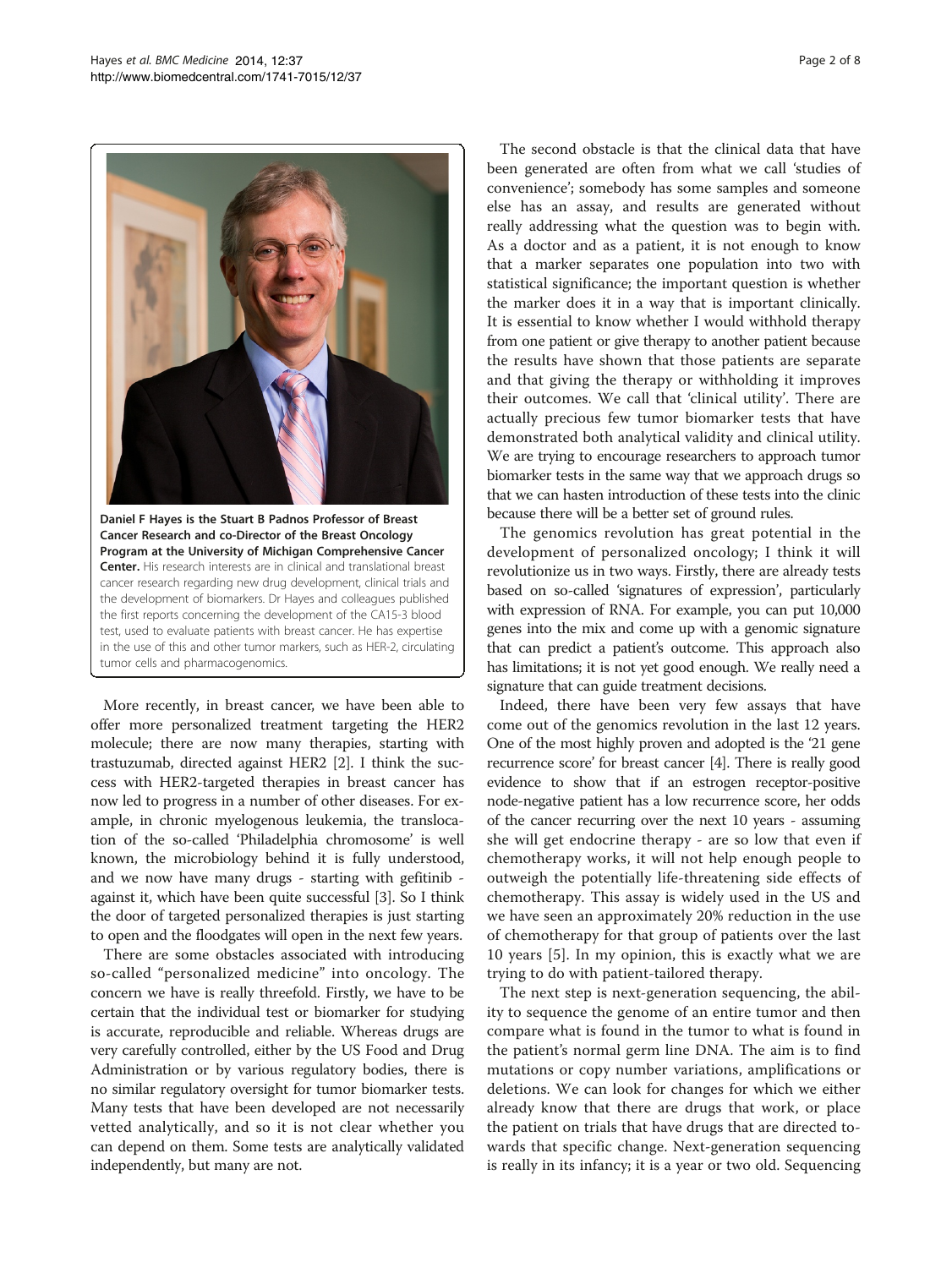is becoming a great deal cheaper over time; as a result there are many studies being generated in which patients' cancers are being biopsied, fully sequenced in one way or another, and then compared to their germ line DNA to see whether or not that patient might be more specifically treated. There are caveats to this approach. A major concern is how accurate these assays are analytically. Just like any test, mistakes can be made in genome sequencing. Moreover, these methods will detect genetic abnormalities that may or may not actually have biological or, more importantly, clinical significance. The second caveat is whether or not there are context-specific responses to our drugs. In other words, a mutation in, say, HER2 may be important for drug X in breast cancer, but that same mutation in lung cancer may not have the same biology because there are tissue-specific factors at play.

# Looking into the future of personalized oncology

I have three visions. The first is something we call the 'vicious cycle of tumor biomarker generation'. The vicious cycle involves an inconsistent regulatory environment that has confused people as to how they should develop new tests, as well as insufficient reimbursement for a biomarker test [[6\]](#page-7-0). I believe that the people who design and develop tumor biomarker tests should be in line for the kind of reimbursements that people developing drugs are. This does not happen at present, which creates a huge obstacle to generating high levels of evidence for these tests. In fact, the Institute of Medicine addressed some of the issues surrounding development of omics-based tests [[7\]](#page-7-0). Although this report was not specific to cancer biomarker tests, it laid out a roadmap for investigators to follow, ranging from discovery to test development to demonstration of clinical utility.

Another important issue is how investigators report tumor biomarker tests. The hallmark of the scientific method is reproducibility, yet often for may published reports of putative tumor biomarker tests it is very difficult to determine the fundamental components of the research methodology. In this regard, there have been several efforts to standardize reporting criteria for pre-analytical, analytical and clinical research strategies in these reports [\[8\]](#page-7-0).

My second vision for the future is the next-generation sequencing approach. This is the future of oncology, and we are really looking forward to that. The third area for the future of personalized oncology, I think, is not so much a scientific revolution as it is a sociologic revolution, and that is the issue of being able to look at socalled 'big data'. With the advent of the use of electronic medical records in many medical practices around the US, we are going to have the ability to potentially review millions of patients' outcomes in the future and apply the lessons we have learned from previous retrospective analyses of how patients do when they are treated in various ways. I hope that such approaches will remain complementary to clinical trials, so that we can generate prospective data from clinical trials but also do much better comparative effectiveness research by having access to huge databases.

# Competing interests

DFH receives support for laboratory and clinical research from Janssen Diagnostics, manufacturer of the CellSearch© system. He has three patent applications pending regarding capture and characteristics of circulating tumor cells.

# Stroke genetics: understanding disease and prospects for personalized medicine Hugh S Markus

It is still very early days in the genetics of stroke, but recent studies from genome-wide association studies (GWAS) are telling us some quite interesting things about stroke [[9](#page-7-0)]. First of all, they are telling us that different types of stroke, or different stroke mechanisms, have quite different genetic backgrounds or architecture. For example, the genes involved in large artery



Hugh S Markus is a Professor of Stroke Medicine and Honorary Consultant Neurologist at the University of Cambridge. He specializes in care of patients with stroke. He runs a specialist clinic for patients with genetic causes of stroke, including cerebral autosomal-dominant arteriopathy with subcortical infarcts and leukoencephalopathy (CADASIL). His research interests are in using genetic and imaging techniques to investigate the pathogenesis of stroke.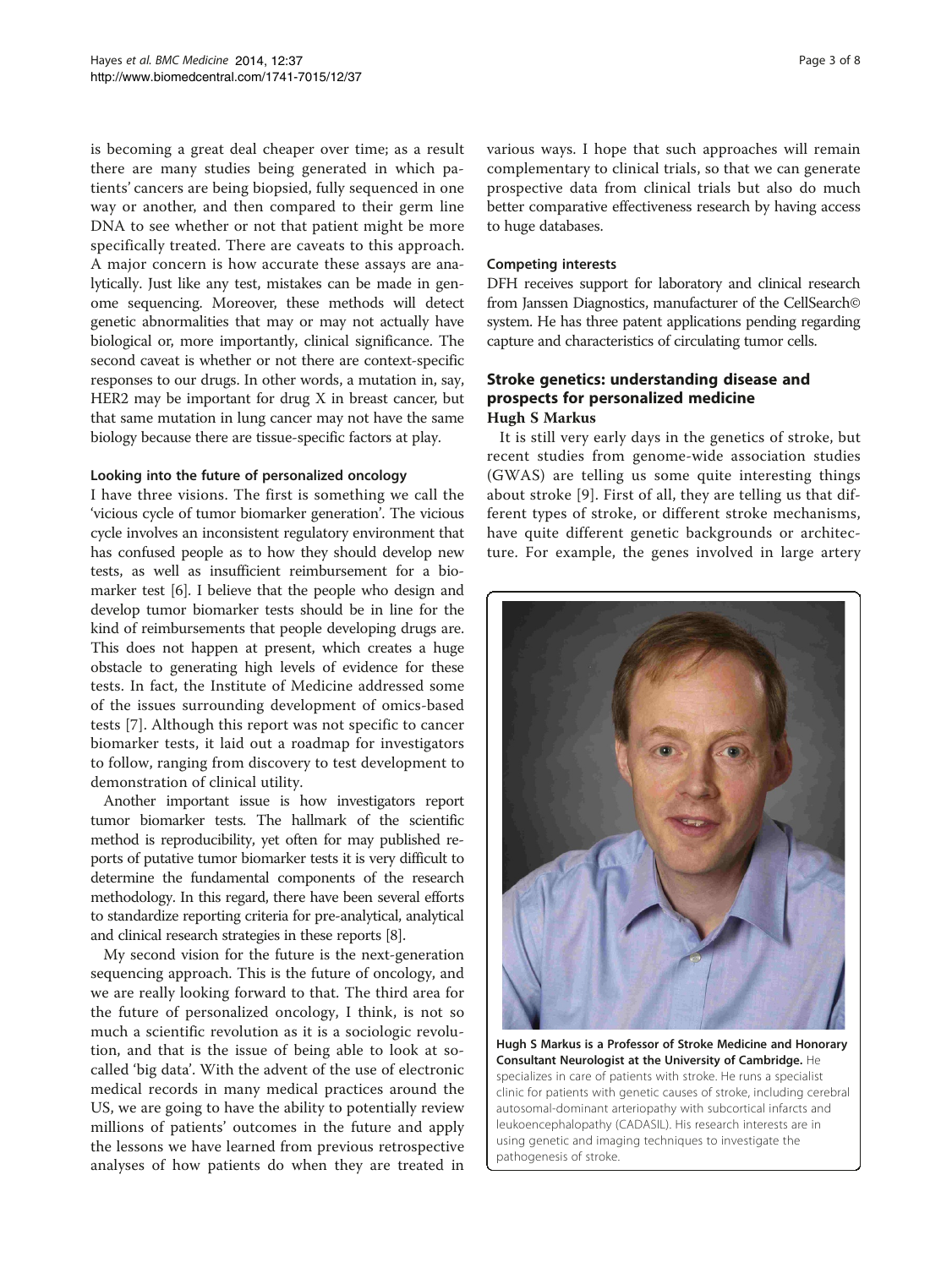stroke (due to narrowing of the arteries to the brain) seem to be quite different from the genes involved in stroke associated with cardioembolism - blood clots coming from the heart. The results from GWAS are increasing our understanding of the pathophysiology of stroke. This may have important implications outside genetics. For example, it suggests that we may need to tailor our stroke treatments rather more towards different types of stroke than we do currently.

GWAS results are also beginning to tell us about new pathways that may be involved in causing stroke. Perhaps the most exciting one so far is a gene called histone deacetylase 9 (HDAC9), which appears to be associated with large artery – or atherosclerotic – stroke. This may give us a new way of understanding the cause of this type of stroke, which could potentially be targeted with different treatment approaches. But this is a little way off at the moment.

The field of stroke genetics is not as advanced as other areas of medicine, for example oncology, in terms of personalized risk prediction and therapy for a number of reasons. First of all, the genes involved in stroke risk all contribute just a small amount of increased risk. Unlike some of the cancer genes, where a particular genetic mutation substantially increases the risk of developing a certain type of cancer, in stroke it appears likely that there are lots and lots of different genes that are all contributing, presumably, a small amount of risk. Therefore, if you just look at one of these variants, it is not going to give you the same sort of information as you would obtain from perhaps looking at a cancer gene. Another reason is that we have been quite late in doing GWAS genetic studies in stroke and we are only just beginning to scratch the surface. Many other diseases have been looking at genetics with the GWAS approach for rather longer, with much larger sample sizes. It may well be that we can predict stroke risk in the future but at the moment, because each of the identified genes only contributes a very small amount of risk, we are still unable to explain many of the genetic risk factors. Therefore, looking at just a few genes, when there are many we do not understand or have not yet discovered, is only going to contribute a limited amount to overall risk.

# The outlook for stroke prediction

In the future, genetics could be used to tailor treatment for the individual patient in a number of possible ways. One approach is in looking at pharmacogenomics. This is where people respond differently to treatments according to their genetic makeup. Tailored treatment is already applied with drugs such as the anti-platelet agent clopidogrel, which is frequently used to reduce recurrent stroke, and warfarin, an anticoagulant that is often used to prevent recurrent stroke in patients with, for example, atrial fibrillation. For both of these treatments, there are genetic variants that determine how the body breaks down the drug and therefore what sort of dose of the drug you are going to need or, in the case of clopidogrel, whether you are likely to respond well to the drug or not. Therefore, there is already exciting data that suggest you can look at these genetic variants to tailor doses to individual people.

There has been considerable debate about how useful these genetic tests are, particularly in the US where there were recommendations, for example, that one should test for clopidogrel sensitivity before giving clopidogrel. What we really need to know is whether adopting a program where you test individual patients' genes and use it to guide therapy actually results in improved outcome for patients. This still has to be proven. In the UK, pharmacogenomics tools are not being used very widely at the moment. Whether pharmacogenomics actually has a major impact on outcome and allows us to reduce recurrent stroke risk is currently being determined in clinical trials. If such trials show they really do predict outcome then pharmacogenomics may be used more widely.

Another important question is whether we can predict overall stroke risk in individual people. Because we only know a few of the genes that are contributing to overall genetic risk, this is a little way off. When many more genetic studies with larger sample sizes have been carried out and we can explain more of the overall genetic risk, it may well be that we can start predicting risk in individual people. The question then is whether we can predict usefully more risk than we can with conventional cardiovascular risk factors. For example, we know that high blood pressure, smoking and having high cholesterol are linked to an increased risk of stroke. The question is, can genetics predict more risk than these factors, and how useful is it? We will only be able to answer this when we have discovered more of the overall genetic component for stroke.

#### Competing interests

HM has no competing interests to declare.

# Diabetes management: targeting the right treatment to the right patient

# R David Leslie

Diabetes management is becoming more tailored towards the individual patient in terms of the treatment that is available and what that treatment does for the patient. Twenty years ago, there were a very limited number of drugs available for patient care. That is, we had insulin, sulfonylureas and diguanylates. Our approach to the management of patient care was entirely focused around the prevention of complications. We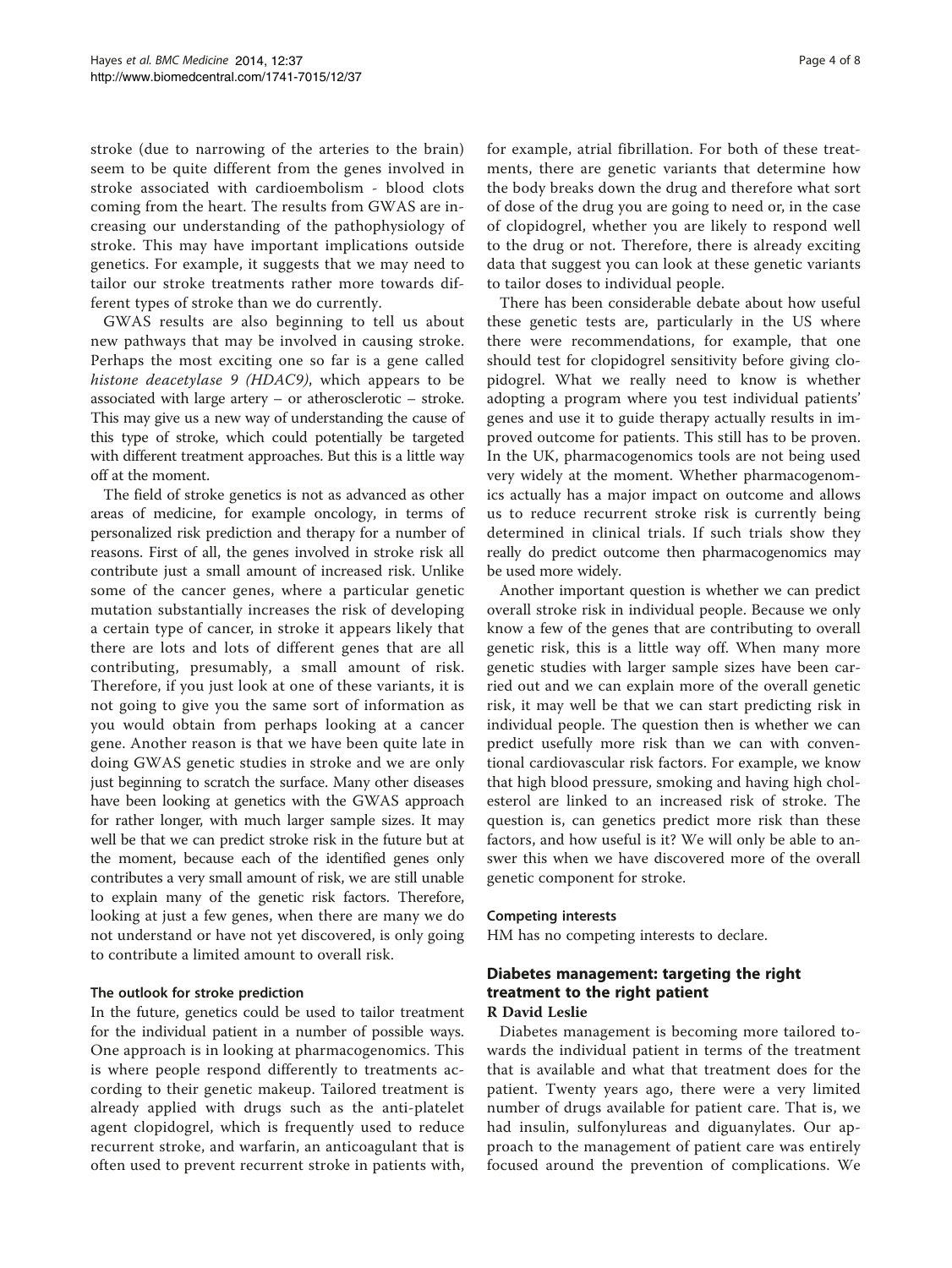

tended to give every patient with diabetes a standard form of therapy, which was usually with one or other of those drugs, and we always gave those drugs in the context of trying to prevent progression of complications by reducing blood glucose. Diabetes management employed a very glucose-centric approach in the past.

The number of drugs available to us has now increased substantially and, as a result, the approaches to therapy have become more diverse; we now have more options in terms of drug therapy. Also, drug therapy available previously was rather non-specific; everyone was given the same treatment. However, we are now beginning to identify sub-groups of people with diabetes in which individuals are more responsive to some of these agents, or for which these agents are more suitable. We still, unfortunately, are constrained by our approach, which is the prevention of complications, but we have expanded our horizons so that while before we had a glucose-centric approach, now we focus not only on glucose but also on smoking, hypertension, high blood cholesterol and exercise [[10\]](#page-7-0).

The guidelines for managing diabetes have evolved in recent years, and there are arguments for adopting patient-tailored rather than guideline-led treatment strategies [[11\]](#page-7-0). A guideline approach is very convenient for someone who is not an expert because it gives, quite literally, a guideline as to which direction you might go and what drugs you might use. Professionals who are experts in that field should not require a guideline. They would know the condition and the person in front of them - that is the very nature of a professional interaction. The problem is that many guidelines are taken as tablets or commandments; with the overwhelming number of cases of diabetes, non-experts deal with cases in which guidelines are probably quite valuable to them because it gives them a broad-brush approach to the condition, without being able to modify or refine their management policy [[12](#page-7-0)]. Another problem is that there is a substantial lag between where we are as specialists and where the guidelines are, so inevitably there will be positions taken by specialists that the people who produce guidelines are not going to have had time to illustrate. We have this problem with books. I have just published a text book, but I am sort of wondering whether I should be producing any more because by the time you get round to publishing - inevitably it has a two-year gestation, rather like a guideline - things have changed. You started with one form of therapy and you have moved on to another.

Currently, most diabetes drugs address insulin secretion; very few address insulin sensitivity. This is a broad area where we might be able to target people who have a particularly severe problem with insulin sensitivity, where their requirement for drugs is distinct from those whose predominant problem is its secretion. We already know that patients with adult-onset autoimmune diabetes who do not require insulin initially seem to do badly with sulfonylureas, yet sulfonylureas would be considered to be the second line of treatment. Certainly all the guidelines say as much. By way of contrast, there is another type of diabetes associated with a genetic mutation, maturity-onset diabetes of the young, in which sulfonylurea is particularly prone to causing hypoglycemia, and it is therefore necessary to give these patients a slightly different agent. However, there is a really rare condition where the potassium channel of the beta cell has a mutation that can be circumvented by sulfonylureas [\[11](#page-7-0)]. These are all examples of how our understanding of the pathophysiology and the genetics of the disease can be applied to target the appropriate treatment. Now, there is an additional issue with side effects: the more drugs you use, the more likely you are to get side effects [\[10,13,14](#page-7-0)]. A lot of our patients get side effects. Of course, the more drugs you have available, the greater the number of options. So if you have a particular side effect in a particular individual - or a risk of a side effect - then it may be that you will look at a different drug for that individual [[12](#page-7-0),[15](#page-7-0)].

In addition to there being more drugs available, there have also been changes in the targets that we have. For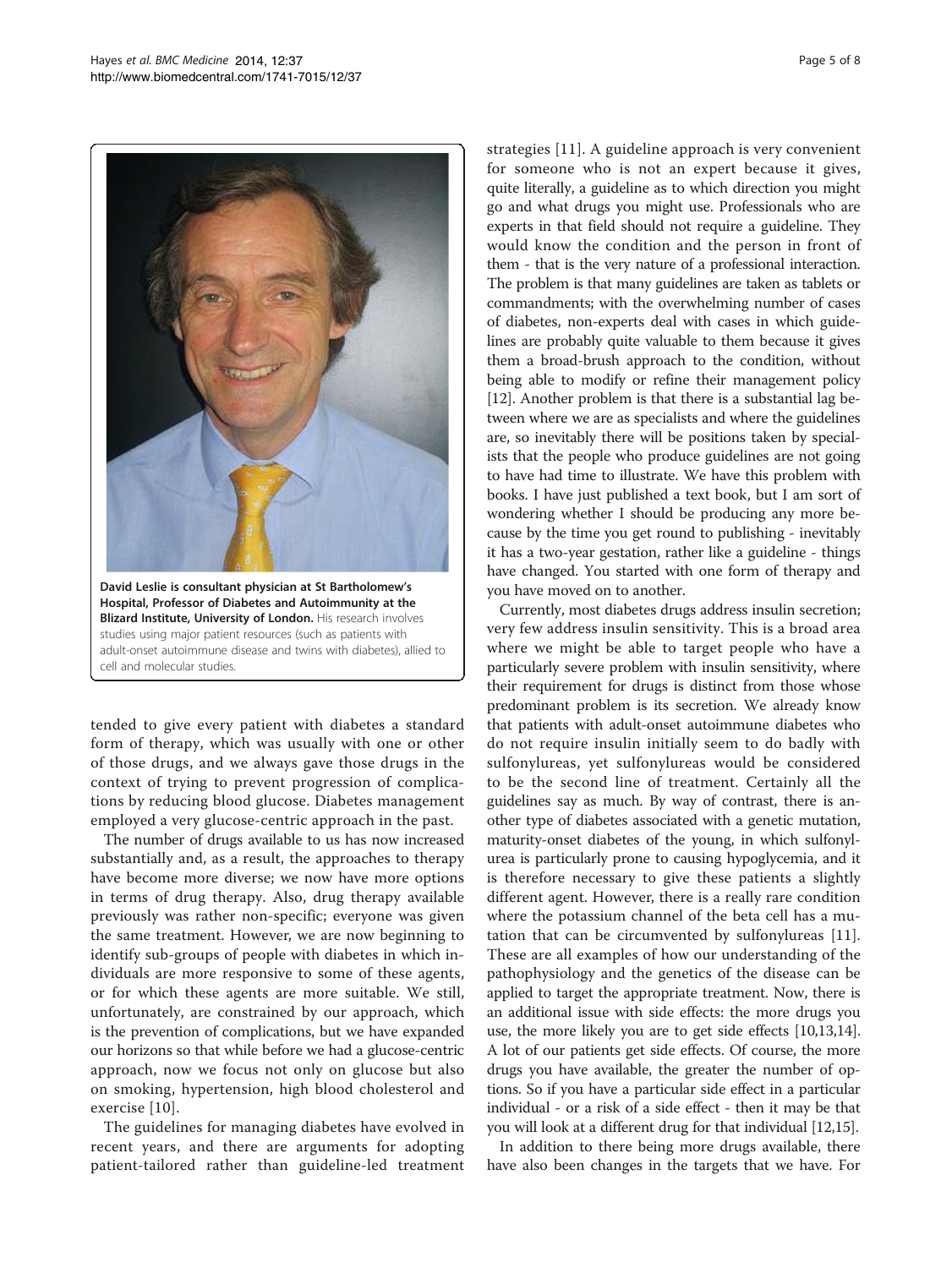example, someone who is 80 will have completely different targets for blood glucose compared with someone who is 20. This is because the person who is 80 is at high risk of macrovascular complications, whereas the person who is 20 is at risk of both macrovascular and microvascular complications [[11,15](#page-7-0),[16\]](#page-7-0). This is another example of personalized medicine. Because we have different therapies and different targets for therapies and different approaches to therapies, so we will start seeing a more focused approach in the physicians who are understanding and treating the disease.

## Prospects for diabetes management

Looking forwards, I think the future of this field is very substantial - and when I say this field, I mean the concept of personalized medicine in general as compared with our current guidelines. I think this extends far beyond diabetes into a wide range of medical conditions. The two key questions are: what are we going to use and why are we going to use it? In terms of what we are going to use, as we understand more about the heterogeneity of the disease, then we will be able to target the increasing number of drugs that are available to a particular individual with a particular condition [\[10](#page-7-0),[17,18\]](#page-7-0). As we find more about the genetics that underline the process of diabetes, and as we identify more how one person with diabetes differs from another, so we will be able to identify drugs that are of specific value in that individual.

## Competing interests

DL is currently on advisory boards for Novo Nordisk, Diamyd and Andromeda.

# Innovations and legislations in mobile health apps: are they suitable for all?

# Eric J Topol

The field of mobile health has advanced very rapidly in the last few years. If you look back at the first 10 years of this century, these little devices - starting with iPods and quickly migrating through smart phones, e-readers and tablets - have changed our world. That was in terms of day-to-day living, but now we are starting to see the same thing in medicine; these little mobile devices having a profound and really a transformative effect on the future of healthcare [[19](#page-7-0)].

The smartphone will become the hub of future medicine, because it has a pluripotent impact. For one, it can be the conduit of sensor information. Smartphones can be used to measure blood pressure, glucose, heart rhythm and brain waves; the list is almost endless. In addition to biosensors, we also have the ability to change a mobile phone into a scanner - an otoscope, ophthalmoscope, microscope or any kind of scope - and in fact there are even little ultrasound devices that can function as a mobile phone. These



Scripps Translational Science Institute, co-Founder of the West Wireless Health Institute, and serves as Chief Academic Officer of Scripps Health. He is a practicing cardiologist, having led many worldwide clinical trials to advance care for patients with heart disease, and works on genomic and wireless digital innovative technologies to shape the future of individualized medicine.

are all examples of how mobile phones can be used as medical sensors. Another way the smartphone can be used in medicine is by functioning as a laboratory on a chip, which is capable of doing almost any common laboratory assay. These include tests for kidney function, liver function, thyroid function, blood thinning international normalized ratio, potassium, and many more. These are just a few ways that smartphones can be used for collecting data and capturing information for a particular individual, to shape that person's care.

An important consideration in the advancing field of mobile health is safety and regulation of smartphone apps. The US Food and Drugs Administration recently released a statement on this issue to say that most smartphone apps do not require their oversight. The only ones requiring regulation are those that make critical measurements such as blood glucose, blood pressure and heart rhythm these are important devices. For example, an error in glucose measurement could result in a patient taking a lot of insulin, leading to coma, seizures or even death. Devices that make critical measurements are not just apps, they are also add-ons to the phone; they involve hardware and there has to be some demonstration that accuracy has been fulfilled. I think it is vital that we have an independent agency, a regulatory body that can assure that the things being measured are being done so in a highly rigorous, accurate way.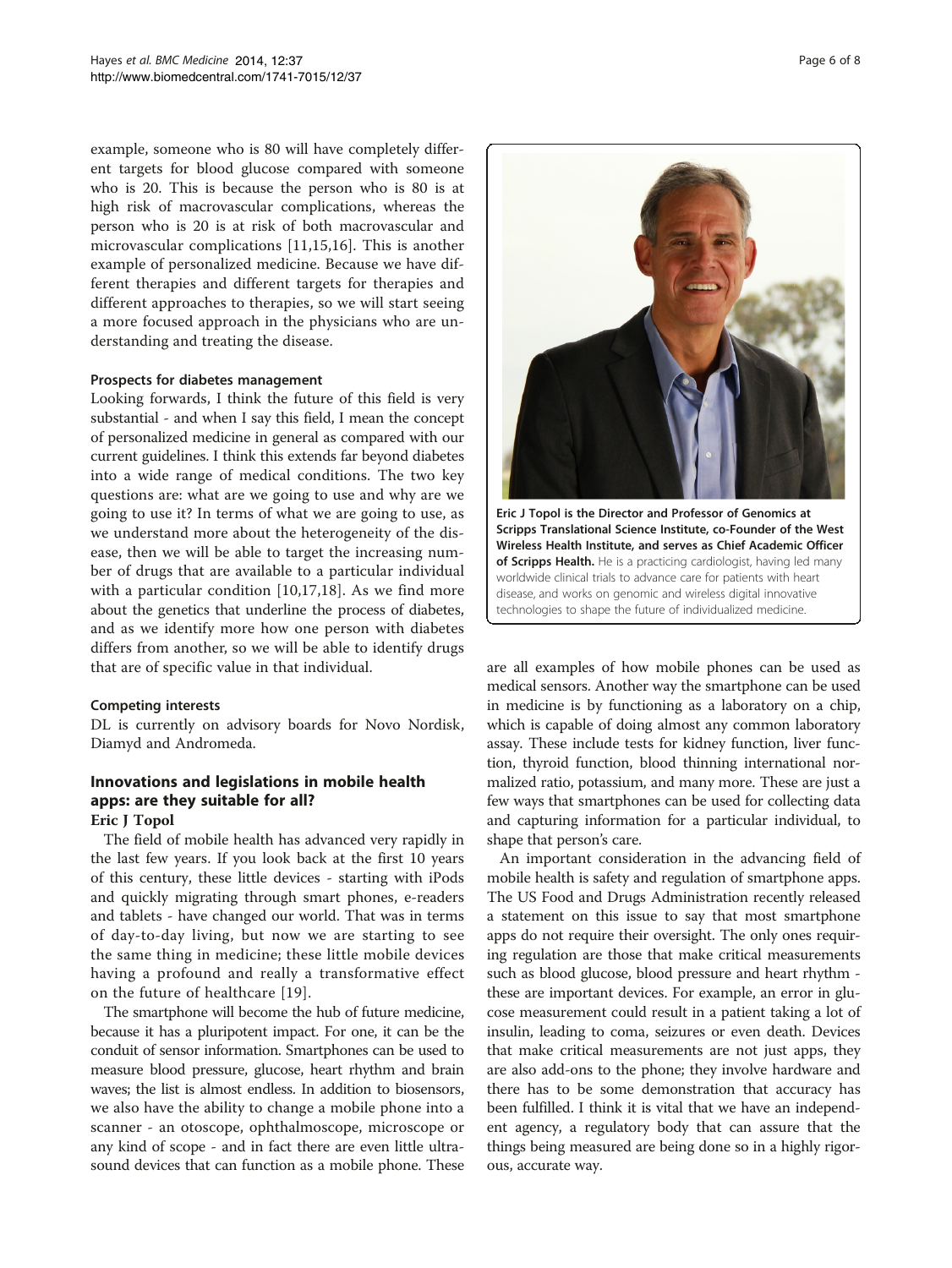After mobile medical devices have been approved, we must determine whether they are suitable for people without medical training to use. Smartphones are immensely popular; there are more cell phones in the world - by a great margin - than the number of people, toilets and toothbrushes. In the present day, a large proportion of people who own a cell phone have a smartphone. Therefore, we would like apps that are used for medical tracking to be very consumer-oriented with a friendly user interface. Of course some of them have that, such as those that measure blood pressure and glucose. Some mobile medical devices are really showing that making critical measurements can be achieved without any medical training, and that is of course the path that mobile health needs to go on.

There are a few potential risks associated with using mobile apps in healthcare that are important to mention. Firstly, lack of accuracy is a key concern. For example, if a mobile device was accurate and then started to lose its calibration, this would be an important safety issue. Many apps do not require subsequent calibration after coming out of the factory. However, some do require monitoring, and in these cases there would be specific recommendations about whether there is any potential for drift. For example, if a device functions as a glucose sensor, it is necessary to re-check the calibration with a conventional finger stick at x number of days to ensure that there has been no drift.

A second concern would be security of the data; potential problems could be escapes or re-identification of data that are supposed to be kept de-identified. This issue has to be addressed because anything that is digitized can be hacked into or breached, so data privacy is a concern. The third level of risk is inducing severe anxiety. That is, it is very difficult for some people to have their own data continuously displayed on their device. People who would worry about their data would tend to be highly anxious anyway, and this continuous monitoring would create another cause of anxiety at a high level. It is important to establish which patients are not suitable for this, and how we can reduce this type of anxiety. As a doctor, it is important to realize that mobile health is not good for all people. You have to figure out which individuals will benefit from continuous monitoring of their health.

The big question about using smartphones in medicine is whether they can change behavior and encourage people to live healthier lifestyles; that is the hardest thing to do. However, in the era of mobile health, we have real-time, continuous data, passively being captured. What remains to be seen is whether or not that will indeed push people to become more healthy in their lifestyle. There is a great deal of hope for this approach, and there are ways that people can be incentivized to be more healthy; this can be done through smartphone games and managed competition. There are all sorts of ways in which having one's own data could be a stimulus to living a better lifestyle and, ideally, preventing the development of a chronic condition.

#### The promise of mobile health

I think this is the most exciting time in the history of medicine and it is because of mobile health. I think that, just as medicine is moving into crisis mode in economic terms, fortunately at the same time the area of mobile health is blossoming, exploding with innovation. It has a lot of promise for lowering costs for the first time, which has never really been the case with new technology in medicine. Because mobile health is consumer-based - it is a consumer cell phone, and people have access to their own data - it is particularly enthralling for me to see this shift away from the doctor-dominated world of medicine to a much better parity and symmetry of information; the flow of information directly to the patient and then the guidance from the physician. I am really impressed with how far this field has come already in such a short time and where it can go. In the era of mobile medical apps, the goal is ultimately to reduce the number of times patients have to visit the doctor. So much of this information can be acquired anywhere at any time, so in the future it may not be necessary to go to the doctor to get a blood pressure check or a heart rhythm check. Many measurements could be carried out by oneself, at people's own convenience, and much more data could be collected than ever before.

The hope is that mobile health will lead to a marked reduction in resource consumption and emergency room use, and ultimately there will be fewer people in the hospital because they can have their vital signs and critical measurements assessed anywhere. We hope that the only people in hospital will be those who are acutely ill in the intensive care unit, or those who are there for a special procedure or operation. But mostly, the majority of people will be at their home, which is much safer from the standpoint of infection and medication errors, and much cheaper. What is more, patients will be able to sleep in their own bed, while previously it was necessary to stay in hospital. I envision mobile health will give rise to the end of the hospital as we know it today, and the end of office visits as we know them today; these will not end entirely, but will have a radical re-booting.

# Competing interests

ET is on the Board of Directors for Dexcom, is an advisor for Sotera Wireless, and is on the Scientific Advisory Board for Quanttus.

A podcast on the topic is available at [http://www.biomed](http://www.biomedcentral.com/biome/personalized-medicine-risk-prediction-targeted-therapies-and-mobile-health-technology)[central.com/biome/personalized-medicine-risk-prediction](http://www.biomedcentral.com/biome/personalized-medicine-risk-prediction-targeted-therapies-and-mobile-health-technology)[targeted-therapies-and-mobile-health-technology](http://www.biomedcentral.com/biome/personalized-medicine-risk-prediction-targeted-therapies-and-mobile-health-technology)